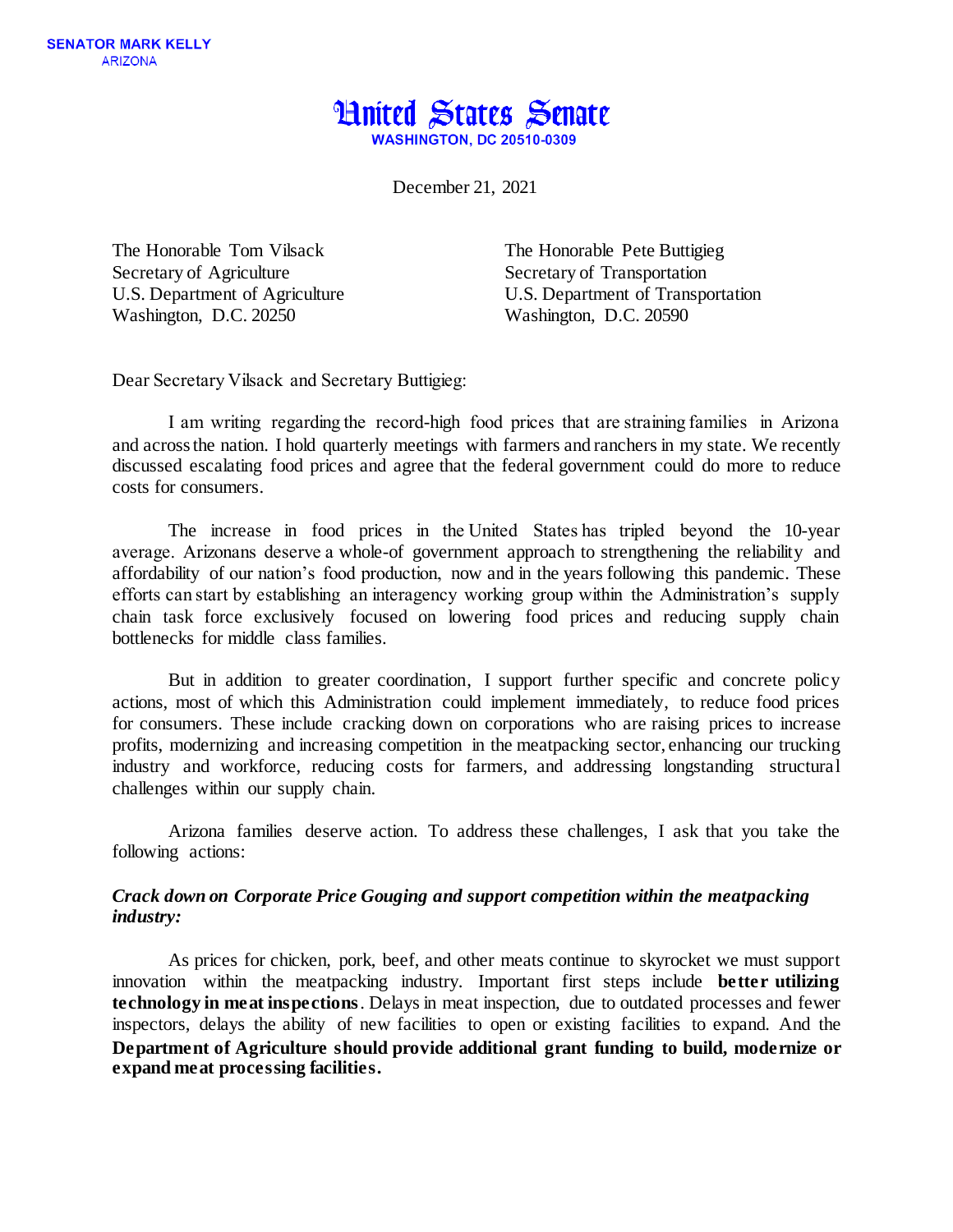At the same time, this Administration must exercise full oversight over the food supply chain to ensure that big corporations are not artificially raising prices at the expense of Arizona families. In some agricultural supply chains, a small number of players have disproportionate control over supply chains, leaving them vulnerable to price fixing. To address these challenges, I urge you to direct the **Department of Agriculture and Department of Justice to accelerate their investigations into the meat-processing industry**, to identify instances where price-fixing occurs and ensure that the prices consumers pay reflect the true costs of a product. To improve oversight, I also support the quick enactment of the *Cattle Price Discovery and Transparency Act*, to improve data sharing and transparency in the cattle market, which is driving some of the most significant price hikes in the meatpacking industry. And USDA should fully utilize its authorities under the *Packers and Stockyards Act* to crack down on anti-competitive behaviors in the meatpacking industry and provide new growth opportunities to small businesses.

The Administration must also do more to support small businesses and workers in the food processing industry, to foster robust competition and provide consumers choices at the grocery store. The Department should ensure that new start-up or growing businesses in the meat packing and agricultural production industry can **access grants, low-interest loans, and other technical assistance** to scale up production and promote competition, which will bring down prices.

## *Enhance the commercial trucking workforce, cut red tape:*

Price hikes at grocery stores are also being driven by workforce shortages and inefficiencies within the trucking industry, which plays a critical role in moving goods quickly and keeping shelves stocked. While the administration's recently released Trucking Action Plan takes some important first steps, more must be done. To address a shortage of qualified truck drivers, the Department of Transportation should quickly implement **Sec. 23022 of the** *Infrastructure Investment and Jobs Act* to establish a **Truck Driver Apprenticeship Pilot Program** that allows drivers between the ages of 18 to 21 who are licensed to operate commercial vehicles within a state to also drive commercial vehicles across state lines. The provision also requires the Federal Motor Carrier Safety Administration to conduct a **Truck Driver Compensation Study** to identify best practices for retaining qualified truck drivers through cost-effective compensation programs. These provisions take important steps to address both the short-and long-term causes of the truck driver shortages that are affecting food prices.

The Federal Motor Carrier Safety Administration (FMCSA), which regulates commercial trucking operations, can also play a bigger role in addressing supply chain bottlenecks. In the face of driver shortages and supply chain bottlenecks, FMSCA must ensure truck drivers can quickly move goods and services, while maintaining safety. I support efforts to **maintain and expand the hours-of-service rule**, which took effect last September and allows drivers more flexibility to manage their time and complete their trips quickly. FMCSA should also quickly implement **Sec.**  23018 of the *Infrastructure Investment and Jobs Act*, which exempts truck drivers who are transporting livestock from hours-of-service rules, so that unnecessary delays are not added to commercial trips to transport agricultural products across the country. FMCSA must also guarantee that no changes are made to **the minimum federal liability insurance requirements**, which would increase costs for truck drivers, and ultimately consumers. DOT should also use existing authorities to ensure that **projects to increase the availability of truck parking facilities** are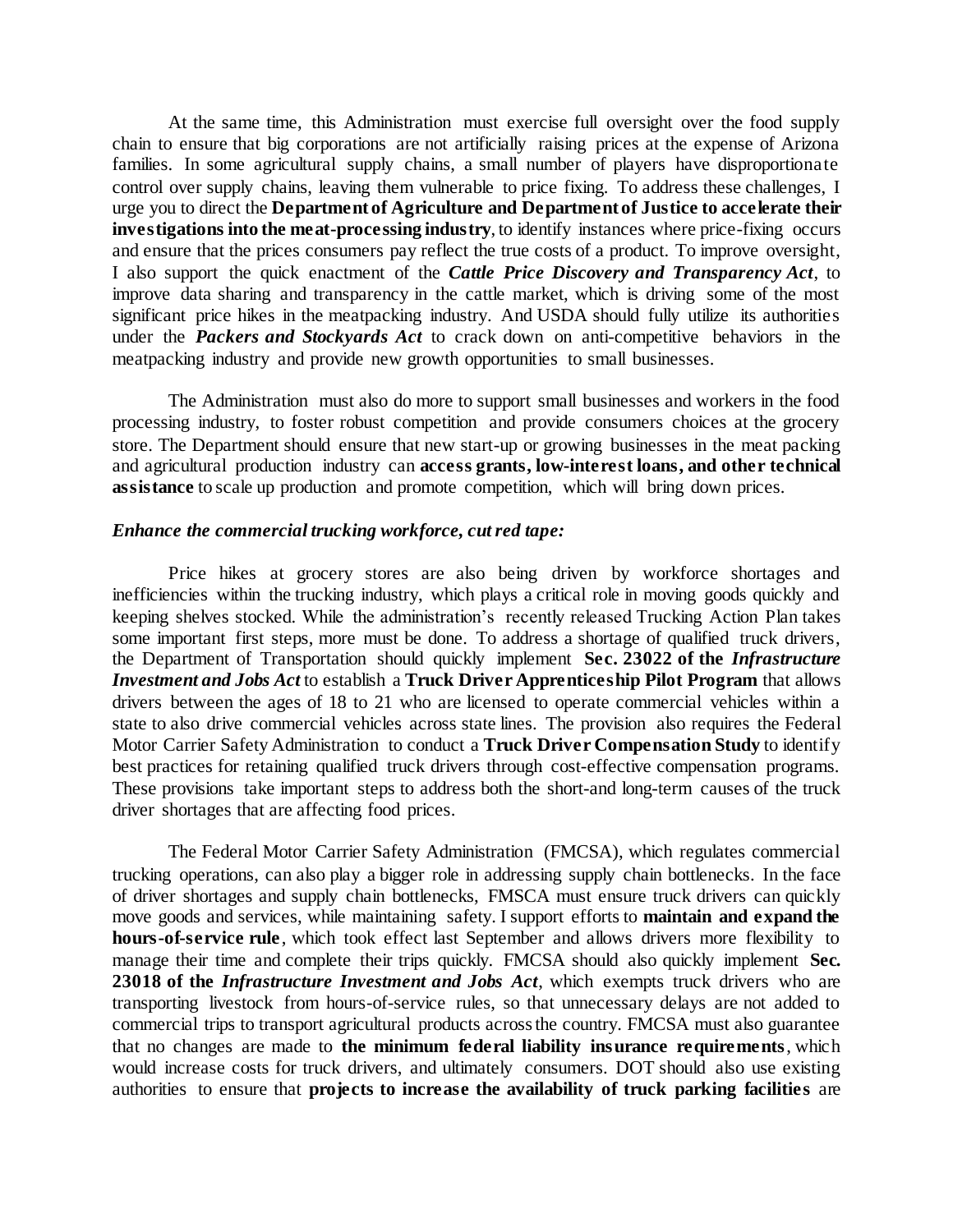prioritized within discretionary grant programs. Drivers spend an average of an hour a day looking for parking due to shortages. Addressing these shortages will improve both safety and efficiency within the trucking sector.

Lastly, the Department of Transportation should **make permanent COVID-19 emergency waivers** that allow certified, third-party commercial truck driver's license training programs to conduct the skills tests that truck drivers must pass in order to be licensed. This commonsense change will allow new drivers to get licenses faster and prevent existing drivers from facing additional delays when renewing their licenses.

## *Address longstanding supply chain issues:*

Inefficiencies in our domestic supply chain have created significant challenges for manufacturers, agricultural producers, shippers, distributors, and retailers. At times when supply chains are tight, the federal government must do more to help address these inefficiencies where possible. I support efforts by the Department of Commerce to **research and disseminate voluntary standards, guidelines, and best practices** for producers, distributors, and retailers to help address inefficiencies in our supply chains. This should also include additional work done by the Bureau of Economic Analysis, the National Institutes of Standards and Technology, and the Bureau of Industry and Security to **conduct detailed research and mapping of critical domestic supply chains** to identify bottlenecks.

Ports across the country are also facing significant freight backlogs, which are contributing to empty shelves and higher prices at grocery stores across the country. To address these challenges, the Federal Maritime Commission (FMC), which overseas operations at seaports, should issue regulations requiring **marine terminal operators and ocean carriers to share information to facilitate the movement of goods at ports.** Currently, there is a failure of shippers and port operators to share information, which can cause unnecessary delays or miscommunications that delay port operations. I also support efforts by the Department of Transportation and FMC to **standardize the terms used in documents and operations by shippers, port operators, and regulators** to avoid miscommunications, accidents, or delays at ports.

## *Fuel and diesel prices:*

Finally, as I have written previously to President Biden on the topic of gas prices, diesel and other fuel prices remain volatile hurting families not just at the pump but through higher prices at the store as shipping costs rise. Although crude oil prices now appear to be declining, the potential for foreign oil cartels to restrict global supplies remains a risk. Stability in domestic oil and gas production is important throughout the pandemic and during the transition to carbon-free and cleaner burning fuels.

## *Reduce costs for farmers:*

Global trade dynamics, supply chain backlogs, and regulations have caused price hikes for many essential products that are critical to farmers – and these price hikes persist throughout the